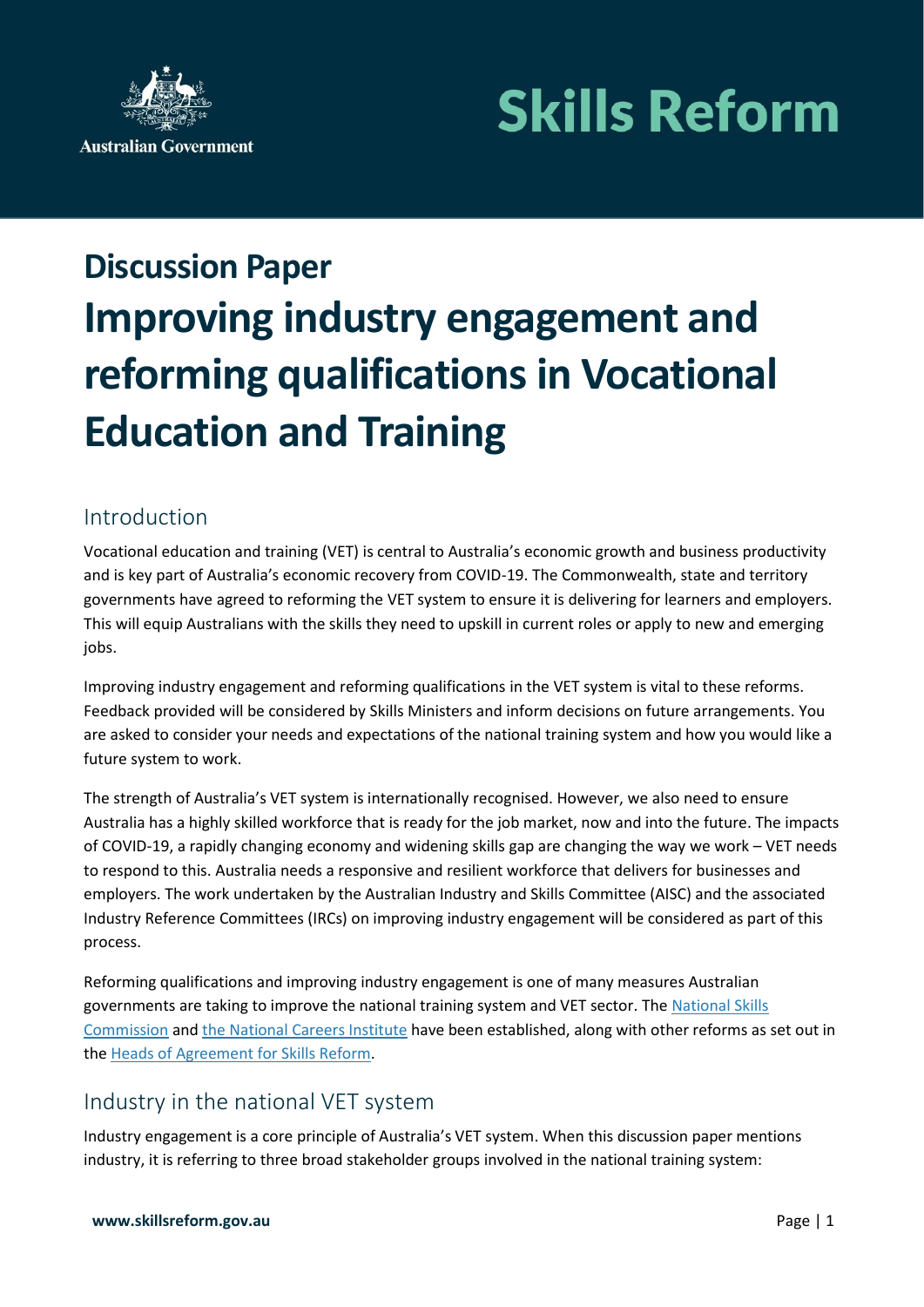- **Employers** small, medium and large businesses
- **Employer associations** member-based organisations, including peak bodies, licensing associations and other employer advisory bodies
- **Employee representatives** member-based organisations including unions

#### Case for change

Australia's VET system is recognised for its industry engagement, quality and capacity to deliver qualifications that align to jobs. Australia consistently ranks in the top three countries in the Organisation for Economic Co-operation and Development (OECD) for adult participation in VET. <sup>1</sup> Australia is the first choice of the majority of VET international students in studying overseas.<sup>2</sup>

**The current VET system is working well but there is room for improvement**. While employer satisfaction in VET remains strong, it has fallen over the last decade from 86.3 per cent in 2009, to 78.8 per cent in 2019.<sup>3</sup> The VET system must be improved to meet the rapidly changing needs of employers and businesses so they can grow and be internationally competitive, create new jobs and strengthen their labour market resilience.

**The issues are known**. There have been successive reviews of the VET system over the last decade, including the 2019 '*[Strengthening Skills: Expert Review of Australia's Vocational Education and Training System](https://www.pmc.gov.au/resource-centre/domestic-policy/vet-review/strengthening-skills-expert-review-australias-vocational-education-and-training-system)*' report by the Honourable. Steven Joyce (the Joyce Review). All identified key areas for improvements across the system. These include strengthening industry engagement across the national training system, increased responsiveness to employer needs and skills change, and boosting student outcomes through better qualifications.

The VET system is a **key part of Australia's ability to respond effectively to the COVID-19 pandemic** and will underpin Australia's economic recovery. The COVID-19 pandemic has radically impacted the Australian labour market, with an unprecedented fall in employment and a significant increase in underemployment.<sup>4</sup> The VET system has responded to this, by fast tracking new courses to upskill essential services like frontline health roles and infection control. Training providers and employers shifted to online delivery modes, restructured course content and created innovative assessment models to engage and continue teaching learners. In an unprecedented circumstance, the system responded to the needs of the market. A future system needs to continue to put responsiveness at its forefront.

**Increased responsiveness of the VET system is essential in meeting industry skills needs** and driving economic growth. An efficient and effective system is required to better drive and understand emerging skills needs, qualification development and training delivery. The AISC commissioned a review in 2018 which found the process for qualification development is overly complex and bureaucratic, lacked transparency and is hard to engage with.<sup>5</sup> The average time for the development of a training product (e.g. VET

1

<sup>1</sup> OECD, 2020. *Education at a Glance 2020*. Paris: OECD.

<sup>2</sup> Department of Education and Training 2017, *International Student Survey Results for VET 2016*, Canberra.

<sup>3</sup> National Centre for Vocational Education Research, 2019. *Employers' use and views of the VET system 2019*. Adelaide: National Centre for Vocational Education Research.

<sup>4</sup> National Skills Commission, 2020. *A snapshot in time: the Australian labour market and COVID-19*. Canberra: National Skills Commission.

<sup>5</sup> Fyusion. (2018). *Training Package Development, Endorsement and Implementation Process: Current State Report*. Fyusion. Retrieved from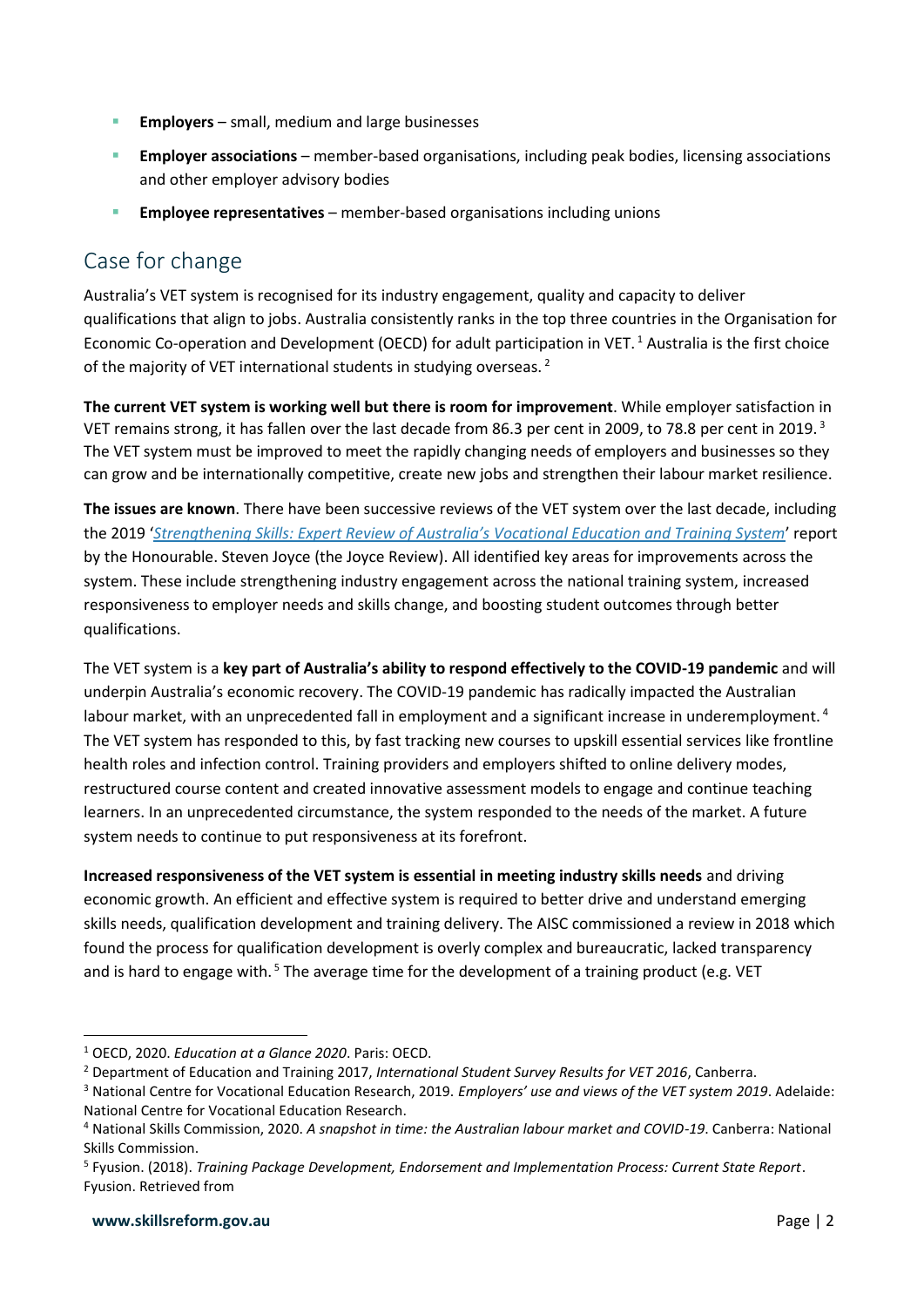qualifications such as a Certificate III in Carpentry) under this system is 18 months, with more than one third taking over two years.

**Employers have an important and varied role in the VET system.** Employers interact with the VET system in diverse and complex ways. These include, hiring VET graduates; engaging and supporting structured training for apprentices and trainees, training their own employees, providing input to the development of qualifications, and in some cases, working with Registered Training Organisations (RTOs) to develop organisation-specific training, including tailored training to meet workforce development needs. There are opportunities to leverage these interactions. There is strong stakeholder support, including from RTOs, for employers to have a greater role in identifying and forecasting skills needs and contributing to the development of learning resources for training delivery to learners. 6

At a national level, the Joyce Review found the current arrangements for industry engagement in VET was overly centralised. The review found the actual voice of employers was too weak and proposed recommendations to create a "true industry-owned approach".<sup>7</sup> To be fit for the future, employers need to have a greater role across all areas of VET. This includes supporting RTOs, providing work placement for learners and ensuring quality through workplace assessment. To drive outcomes, there needs to be **a strong and coordinated voice for employers** in VET.

**Better qualifications could support greater employee mobility to boost student and labour outcomes**. Stakeholders have provided feedback that the current arrangements are creating silos and preventing collaboration across different industry groups. This leads to specialised qualifications with limited career paths for graduates, and limits the workforce available to employers.

There are more than 1,300 qualifications in the current national training system, 13 per cent of which have zero enrolments and 50 per cent having less than 222 enrolments between 2016-2018. <sup>8</sup> The complexity of the national training system hinders employers and learners from readily identifying the qualifications and skillsets they need to gain the right skills and build their workforce. Stronger employer collaboration is needed to foster cross-sector career pathways and maximise mobility for workers.

*For a summary of current industry engagement arrangements, please see "Factsheet: Overview of Current Industry Leadership Arrangements in VET".*

1

https://www.aisc.net.au/sites/default/files/documents/Training%20Package%20Development%2C%20Endorsement%2 0and%20Implementation%20Process.pdf

<sup>6</sup> Department of Education, Skills and Employment. (2020, May 7). *"This is what we heard": Skills Organisations codesign consultations*. Retrieved from Department of Education, Skills and Employment:

https://docs.employment.gov.au/documents/so-what-we-heard

<sup>7</sup> Commonwealth of Australia, Department of the Prime Minister and Cabinet, 2019. *Strengthening Skills*

<sup>8</sup> NCVER VET Program enrolments 2016-2018. Police and Defence training qualifications are excluded from the analysis. New qualifications in 2018 were excluded from the analysis. Total number of qualifications analysed is 1,360.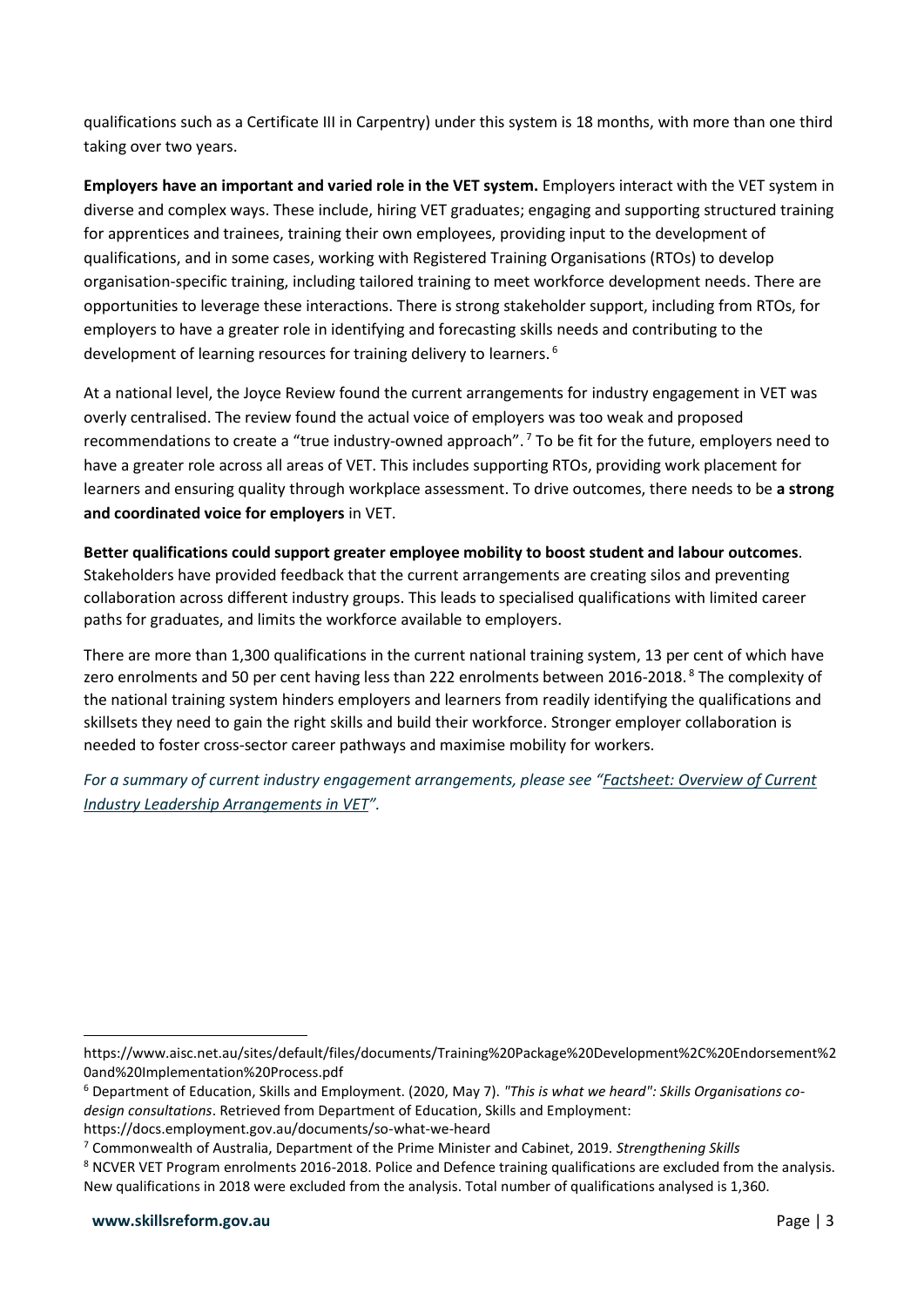#### Submissions

This discussion paper includes a number of questions that have been framed to gather your views and feedback on industry engagement across the VET system.

You are invited to respond to all of the questions or just those of most relevance of interest to you.

### Submission questions

- 1. Does the role of industry need to be strengthened or expanded across the VET system? Why/why not? Please consider the following prompts in your response (max 600 words)
	- 1.1. What does industry engagement mean to you?

Industry engagement has evolved over time and appears to be strengthening however needs to be further expanded to ensure we capture all of the proponents of the system on a consistent basis not on an ad-hoc basis.

Industry engagement is the connection in a consultative process of bringing all of the participants within the VET system together that is: employers, peak body/associations, RTO's/GTO's (all training providers including secondary schools offering VET programs, enterprise, public and private offering accredited and non-accredited/informal programs), and include our Australian Apprenticeship Network Providers.

Let us not forget about the student. How do we capture the student voice? Is it being captured via the NCI (National Careers Institute)? How do we engage with prospective students who have not yet connected with us? Are schools, youth organisations possible avenues? Connectivity with past students would enable the sector to learn about the relevance of their learning content from a student's perspective. Do we implement something like a student peak body/alumnus to connect to past students?

Engagement as a peak body is to have a "seat at the table" to contribute the voice of industry.

1.2. How can industry be encouraged to connect with and use the VET system? What does this look like?

It is important to demonstrate to industry how engagement with the VET system will help build/improve their industry through workforce development, skills development that improves the capabilities or competency of their workers – Such engagement by industry would expand the opportunities to encourage new workers into the Human Services Industry and this in turn this will help evolve and build a more robust and quality training system.

Identify at a national level the industry representatives and service businesses who should be connect and who is not connected. There needs to be greater emphasis on connecting employers with RTO's- even though this is mandated against RTO compliance with the standards, using a regulatory approach does not appear to have been successful in connecting the voice of the employer with that of the training provider/s.

To encourage connection, it needs to be identified clearly to stakeholders who owns what role within our VET system at state/territory-based or national level of representation. Industry needs surety that there is no duplication on engagement/consultation – this is currently happening and as a result consultation is looping with little to no action. This discourages industry engagement with the VET sector.

#### **www.skillsreform.gov.au** Page | 4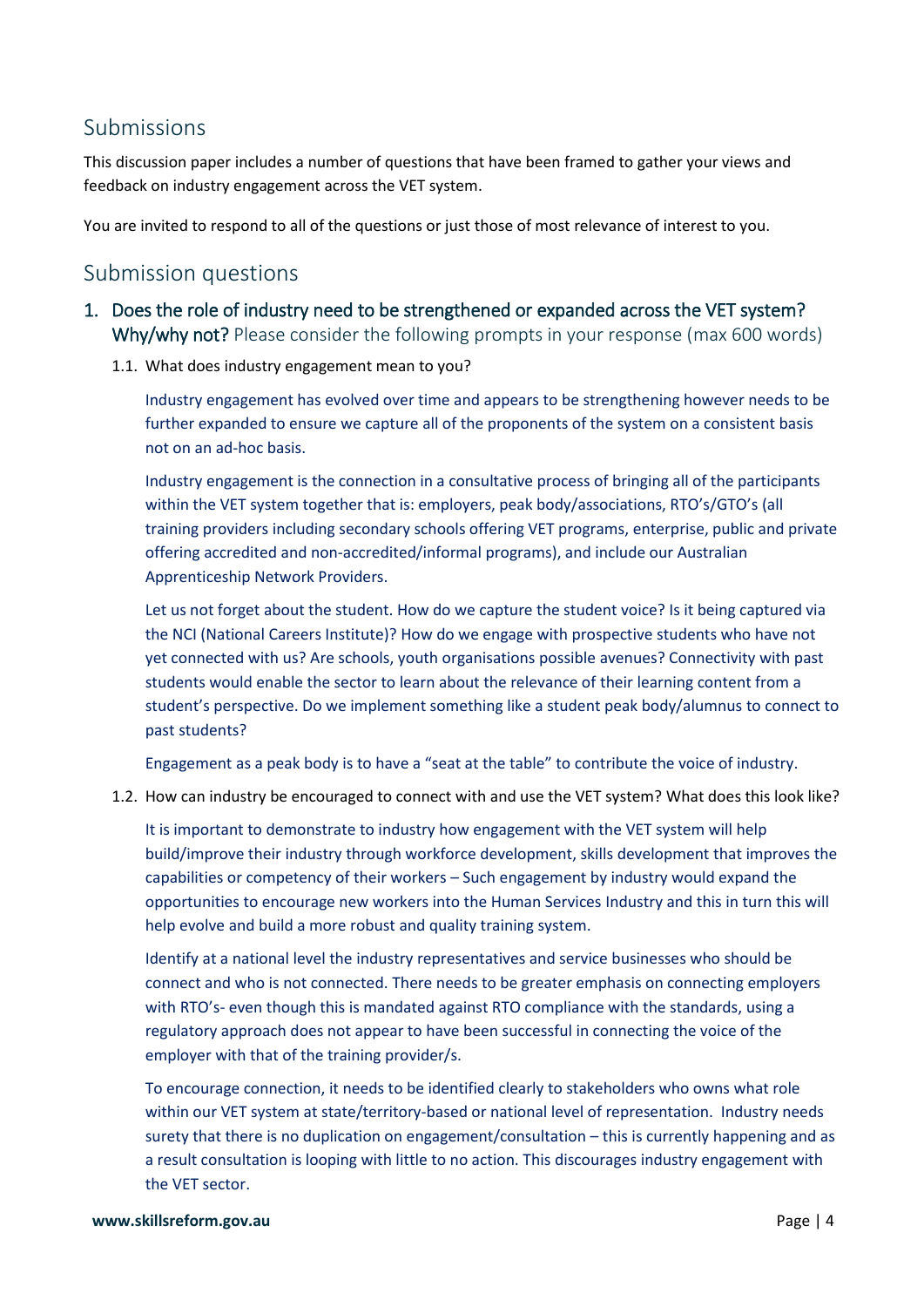It needs to be ensured that the voices who connect are being heard and that the outcomes from those voices are communicated – so there is a full circle communication loop. Stakeholders may have historically found that the time commitment in engagement outweighs the outcomes or maybe they have not learned what outcomes have been achieved because it has not been communicated.

1.3. Are there any roles for industry in the VET system that are not covered or outlined in the case for change?

We have not seen the connection of secondary schools regarding their curriculum development for consultation as a national stakeholder at a national level. Individualised connection may be undertaken in this space if schools are registered to deliver VET in Schools programs or are aligned with an RTO to deliver programs.

Should there also be representation of behalf of our Australian Apprenticeship system?

- 2. Are you aware of the current industry engagement arrangements that are in place to design and develop VET qualifications i.e. the Australian Industry and Skills Committee and the Industry Reference Committees? (Selected Response Yes/No)
- 3. (If yes to Question 2) How effective are the current industry engagement arrangements in VET in meeting your needs? Please consider the following prompts in your response (max 600 words)
	- 3.1. What works well and what could be improved? How could it be improved?

As an industry peak body/association we are fortunate to have representation on a number of advisory groups both nationally and state/territory based. We are afforded the opportunity to respond to consultation papers in all areas related to the design and development of VET qualifications. However, points raised within our submissions as representatives of industry do, at times, not result in the improvements sought by industry.

During our process of engagement, we do find that number of representative bodies who seek engagement are seeking feedback for similar topics for discussion. We find that this information loops with limited output or outcomes and is re-visited a number of times even over timeframes as little as 12 months between the varying representative bodies. Notwithstanding, we have seen improvements in the training system with unprecedented speed in accreditation/endorsement of training programs in response to industry needs, this is also in consideration of the emerging needs encountered due to the COVID-19 pandemic.

To broaden the engagement with stakeholder groups consider accessing a range of respondents from within each stakeholder group to allow for breadth of input from the varying levels of expertise.

While LASA understands that there are 66 IRCs supported by six SSO's we would like to see additional representation from the VET System's National Regulator ASQA, or the State regulators for Victoria VRWA or Western Australia TACWA to better inform the consultation process. Being part of the process and being "present" in understanding would enable these bodies to better understand the industry training needs, intent of certain training packages – their unit selections and current unit content. They could also seek feedback from the stakeholder group about the quality of certain training providers who consistently do not meet industry needs.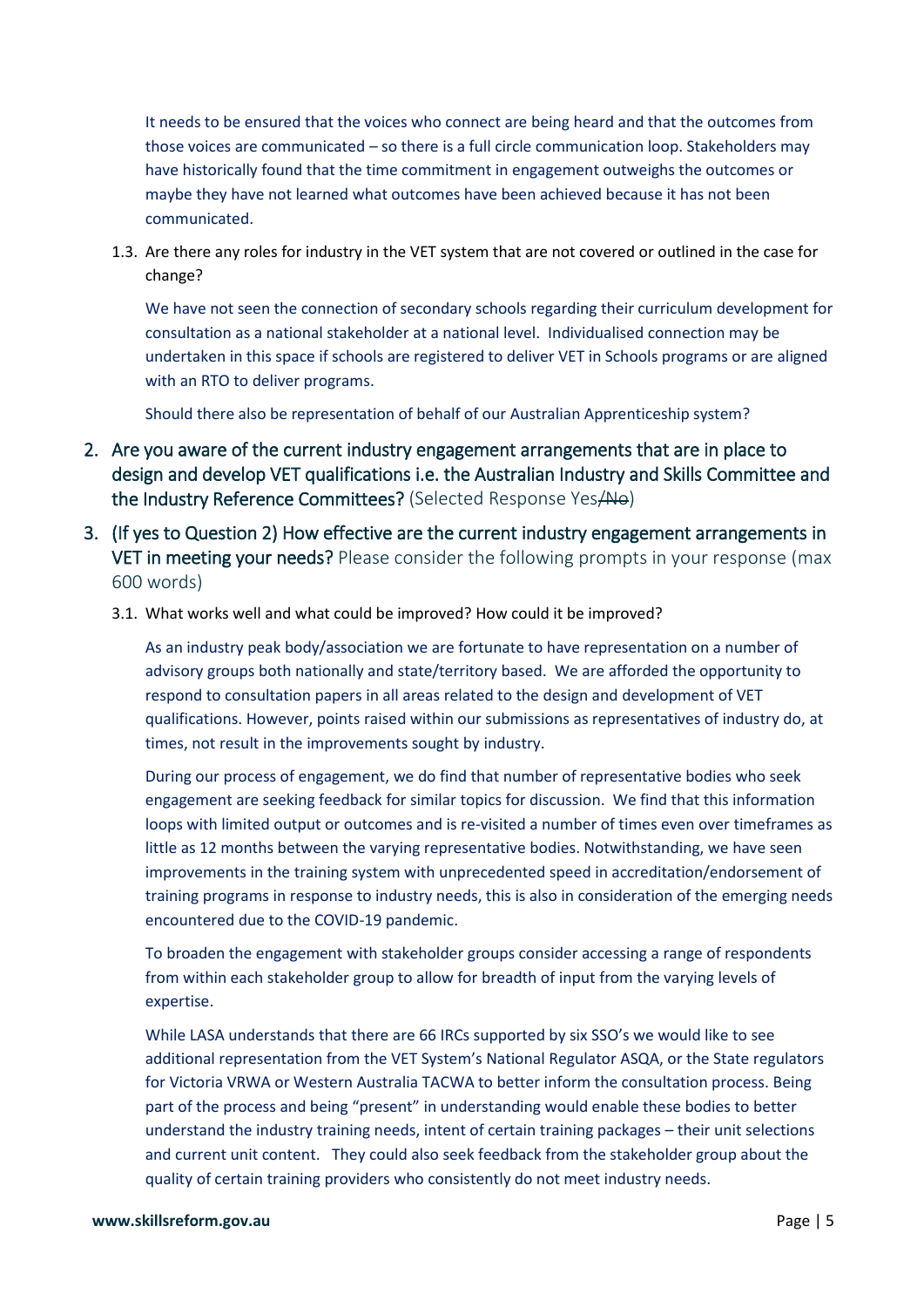With regard to state/territory funding opportunities we identify having limited requests for engagement in this space and would call for a broader opportunity to engage in this area. We would also like to see state/territory funding bodies requesting our endorsement of RTO's seeking funding to ensure we are bringing to front of mind approving those RTO's who we know provide the quality training demanded by industry.

3.2. How well are you (or your organisation) represented by these arrangements?

We are well represented. However, in some instances we discover consultation we had been unaware about and/or have to place assertive requests for participation. Our response to Q1 above offers strategies that would ensure that engagement is sought consistently by all stakeholders.

3.3. How well do current arrangements allow collaboration across industry sectors on common workforce and skills needs?

Within the Human Services Sector we see frequent collaboration under the current arrangements across these sectors and understand that the workforce and skills needs are very similar. We rarely collaborate across other/external industry sectors beyond Human Services.

- 4. What can be done to drive greater collaboration across industries to broaden career pathways for VET graduates and maximise the workforce available to employers? Please consider the following prompts in your response (max 600 words)
	- 4.1. How can workers be equipped with skills that can be applied across different jobs? How can industry support this through the VET system?

We need to ensure the qualifications have enough electives to ensure we can "stream" them better than is currently allowable under the packaging rules. This will allow for the ease of transferability of employees within the sector. We do provide the opportunity to collaborate with RTO's on behalf of our members to better customise training products to suit their purposes – albeit by manoeuvring within packaging rules. We have responded to a number of consultation papers to Skills IQ. In particular we provided feedback to work placement, the re-imagined personal care worker, suitability of skill sets and update to the packaging rules, unit selections within the Certificate III in Individual Support, Certificate IV in Ageing and content update to the unit criteria.

Micro-credentialling or customised short courses play an important role as they allow employers to professionally develop their workforce to suit purpose.

Transferability – a mechanism similar to a Skills Passport (already implemented for the Electrotechnology & Mining industry https://www.skillpass.com.au/about-skillpass/) should be considered. A skills passport or skillspass is a tool or document allowing people to record their skills, competencies and knowledge. These can be the result of formal, informal or non-formal learning. This could be developed by ASIRC in association with varying umbrella peak bodies representing the Human Services Industry. The skills passport not only enables users to record their skills, competencies, knowledge and work experience; it also allows them to request previous employers to endorse skills that have been obtained on the job allowing for future employers to grow their workforce.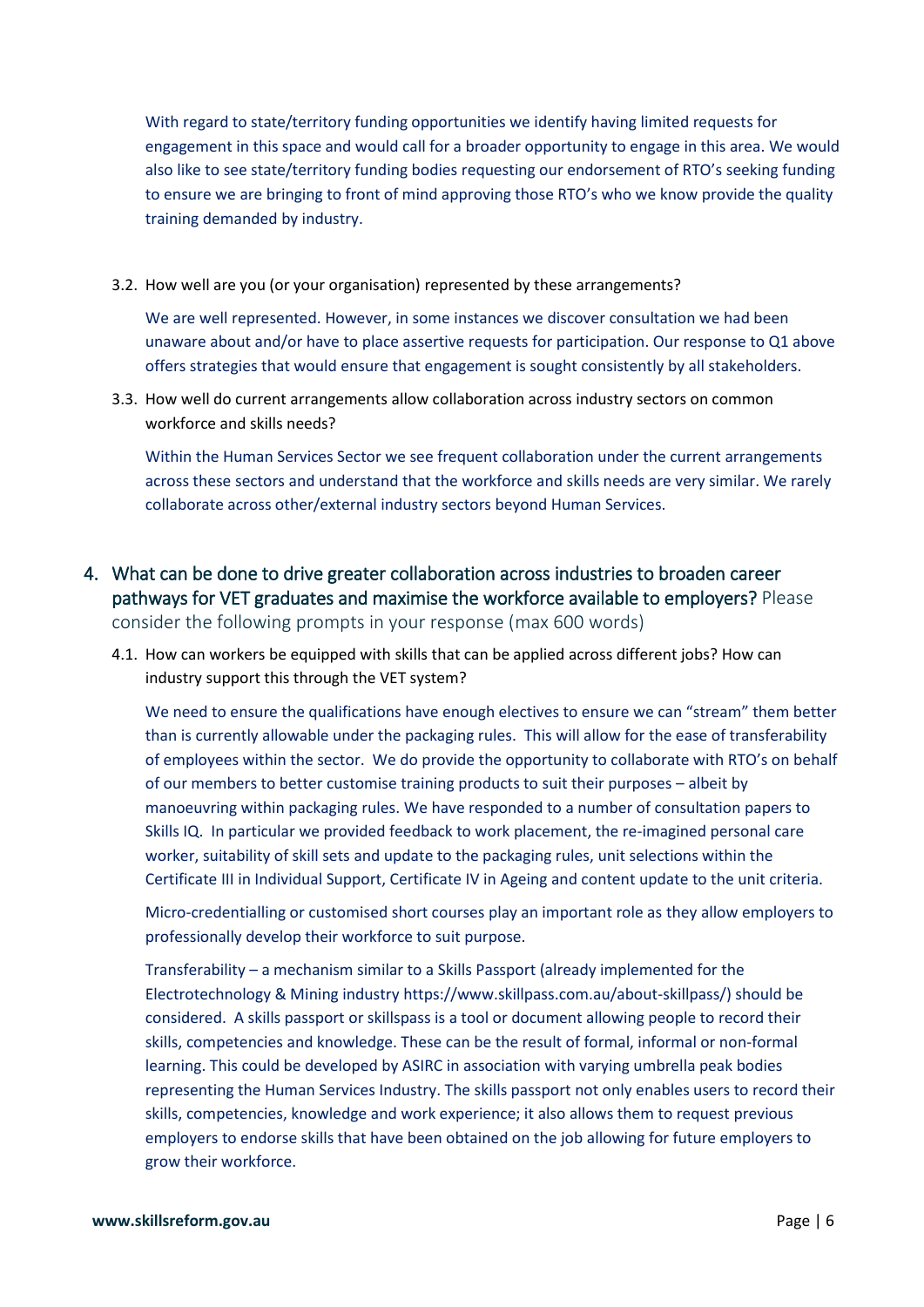4.2. How can we break down silos and improve collaboration across industry groups?

And drive collaboration from providing a clear picture and drive this from a specific landing point. The body/bodies responsible for driving the collaboration need to be identified.

Provide good communication channels across the stakeholder group/s. Show there are outcomes from previous collaboration – gain trust in that this process works. Incentivise collaboration. Provide the most efficient means of collaboration rather than clunky processes and systems. Avoid duplications of discussions and make them productive and outcomes focused. Create communities of practice amongst the stakeholder groups to share the opportunity for cross industry collaboration allowing for different perspectives and to look beyond their own environments.

- 5. Are qualifications fit-for-purpose in meeting the needs of industry and learners now and into the future? Why/why not? Please consider the following prompts in your response (max 600 words)
	- 5.1. Are the different needs of industry and learners effectively considered in designing qualifications in the current system? What works well and why?

This question is a hard one to answer and the upshot is that we believe the qualifications such as the Certificate III in Individual Support and Certificate IV in Ageing, skill-sets in Case-Management, Medication and Mental Health and contents contained within the units of competency (Karen identify the courses(s) you are talking about here in the sentence) are not fit for purpose – they are outdated and do not meet current industry standards. Part of the reason for this is the extremely slow progress of the consultation processes involved. Even LASA's consultation response written in 2019 has had little to medium impact to the outcomes of draft 1 - Aged Care and Disability Training Package Review which has just been released for consultation. So, in essence it has taken since 2019 to get a first draft out for public consultation – this will then go to draft 2 stage before finally being endorsed which could take the best part of 2021! However, aged care standards and the workforce skills arising from this change frequently and quickly.

At this point in time, the Age Services Sector does not have a mandatory qualification, our expectation is this will most likely to change in response to the findings of the Royal Commission. It is only within the Commonwealth Home Support Program that it is recommended staff who are providing personal care support including assistance with client self-administration of medicine, a Certificate III in Aged/Community care or equivalent is desirable.

This is not reflected in the programs within the Aged Care Act, Home Care Packages and Residential Aged Care, noting that the approved provider has a responsibility to provide appropriately trained and skilled staff. The Sector has expressed concerns about the variance in skills within direct care staff due to the inconsistency of RTO's practices, relevance of core units and also the choice of electives.

The industry has lost confidence in Vocational Education and Training (VET) programmes because many Registered Training Organisations lack understanding of the current operating environment in aged care. Further, the length and quality of course offerings in the sector varies significantly. LASA believes that future VET training should ensure that content is relevant, current and reflective of the age services environment now, whilst also forecasting the needs of the future.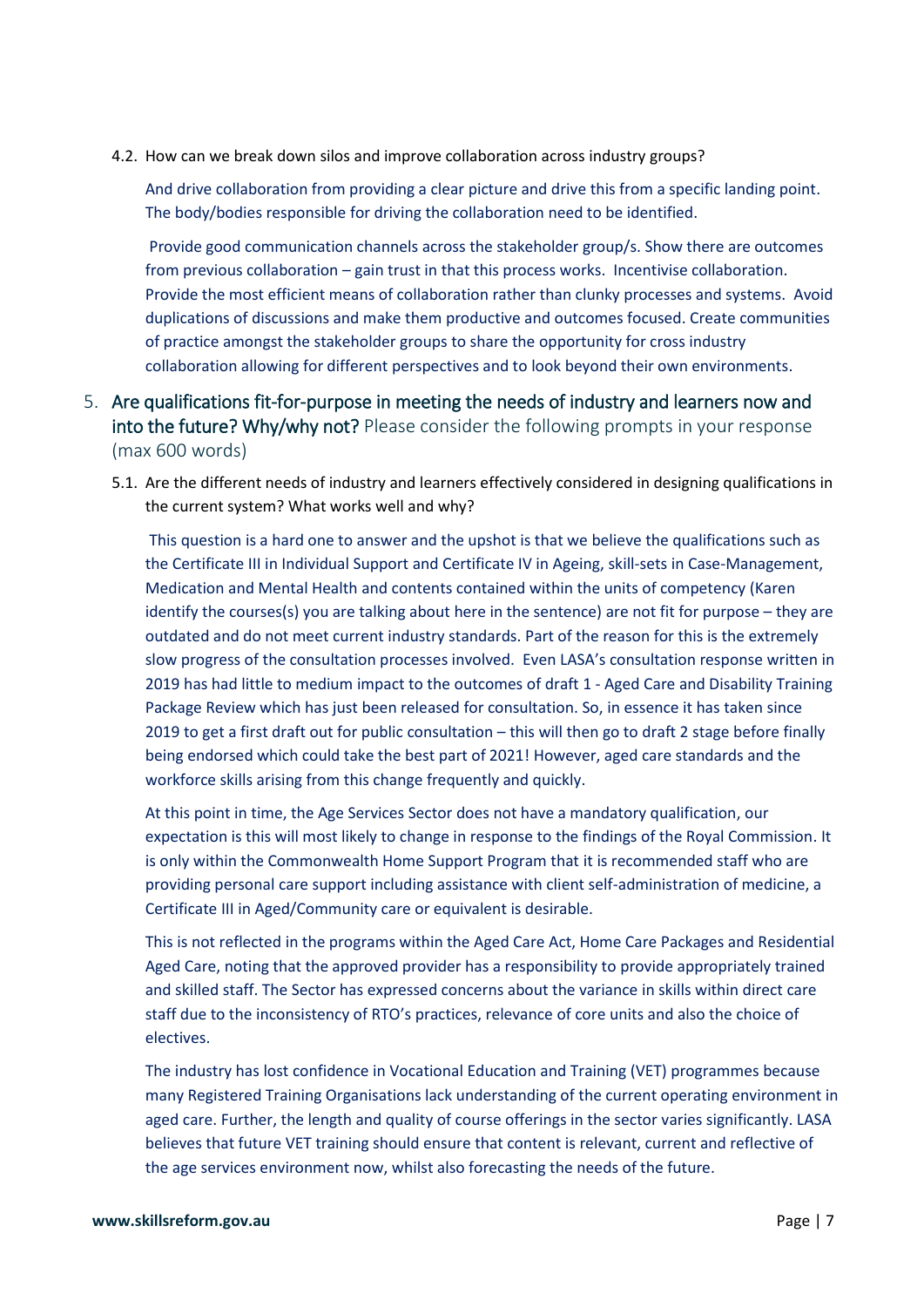To date the sector has dealt with the poor vocational preparation of aged care staff by employing people with the right attitude and personality to care rather than focusing on applicants' qualifications only. Many aged care providers then teach the skills necessary using the staff's right values as solid vocational foundation.

To relieve providers from providing entry training to staff new to the sector it is critically important for every aged care worker to complete some form of mandatory aged care training of relevant and comprehensive content. This training should be followed by ongoing support through a broad continuous professional development learning program incorporating both practical experience with formalised study.

The Age Services Sector has not been disparaging of the structure of some of the qualifications, rather the content that is included and just as importantly excluded in current core electives. The majority of providers believe that the ability to obtain dual specialisations is a positive move and assist with workforce attraction, retention, upskilling and provides them as a service provider with skilled and competent staff, with a similar benchmark (as they all do the same core units), to respond to their changing clientele.

Training package reviews/development take too long and so therefore have not evolved in time with the changing needs of the Age Services Sector, its clients and their expectations.

As it currently stands there is a question as to whether the content of our units of competency has the risk of promoting a task orientation, rather than that of a person-centred approach to supporting individuals. The Sector has expected that in particular the Certificate III in Individual Support qualification will be transformed, but it seems that an incremental approach has occurred instead.

5.2. Are there issues or challenges with the way qualifications are currently designed? What are they and what could be done to address these?

Yes, as an example continuing to refer to the Certificate III in Individual Support qualification, the proposed qualification does not address all essential learning needs for entrance into aged care employment. Whilst the approach of core and elective units is understandable in the design, we believe there should be an increase in core units. Skills IQ has explained the reason for retaining the number of core units is to ensure alignment against the Certificate III in Individual Support, however we believe core learnings are missing.

Further, for the ageing stream a vast number of 26 learning units have been identified as possible electives from which RTOs can choose which ones they deliver. Whilst we identify the need for variation and flexibility within the electives to allow an organisation address their specific service requirements, LASA is concerned that this may contribute to ongoing issues with inconsistency in course content and potentially the quality of VET training for the Ageing and Home and Community specialisations.

LASA believes that future VET training courses should contain core components that have been informed by the learnings of the Royal Commission.

We believe these electives are appropriate to job roles in aged care as this allows for many choices and flexibility, however this raises questions regarding how it will work in a practical sense. Will RTOs develop a 'generic' program developed to attract as many course participants as possible? If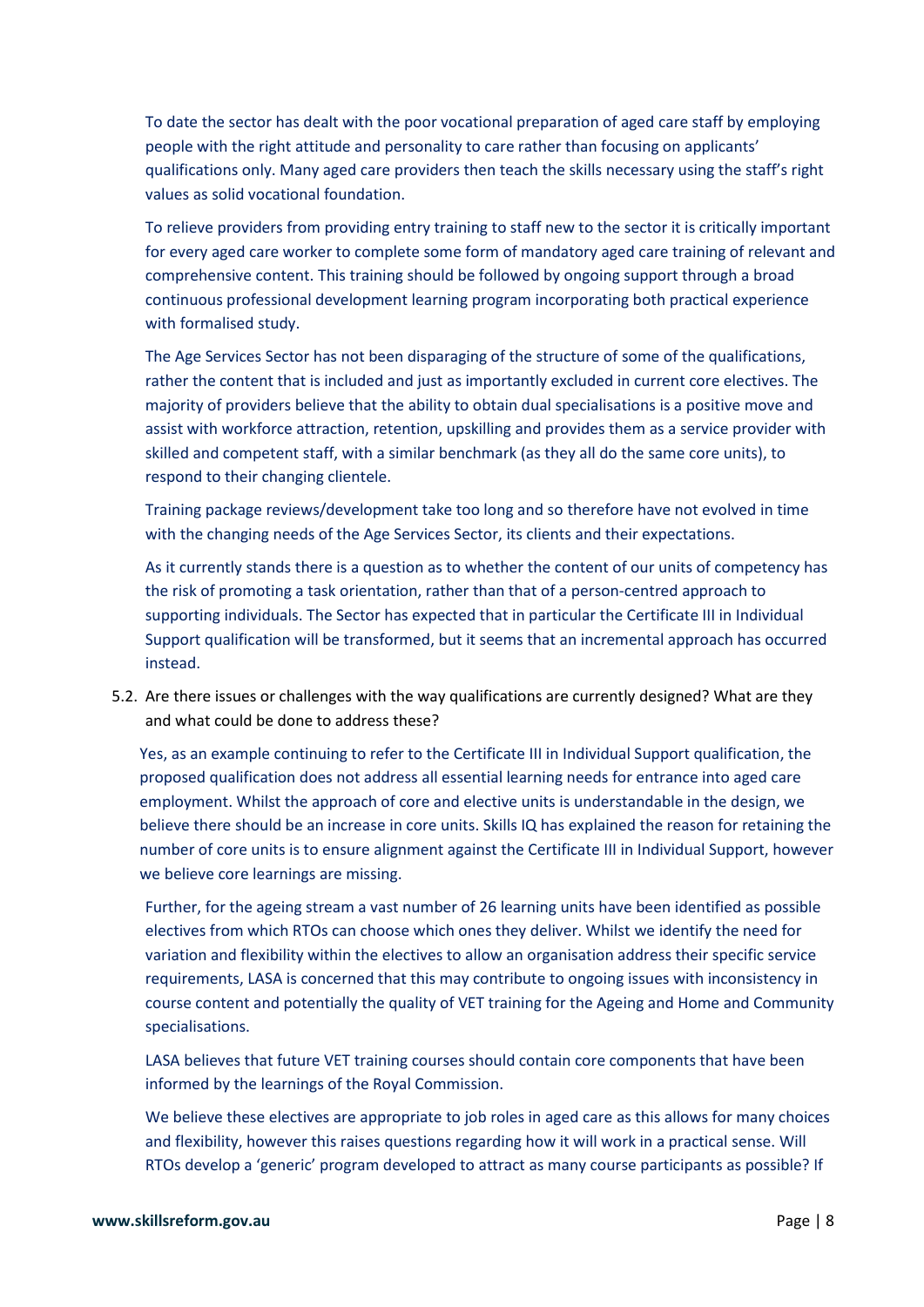this occurs, the result will be similar to the current situation where new employees are not 'job ready.' Some of these elective areas represent critical job ready skills and it is our view they should not be left to choose.

Leaving electives to RTO's to decide is not the preferred way forward. Decisions on content will be made which reflect the RTO's own objectives and not those of aged care providers. There should be a greater number of core units reflecting the need for consistency in the sector.

A clear example of this, whilst we understand the need, is that during 2020 the introduction of the COVID Infection Control unit was mandated to be an elective, however the number of units in the Certificate III were not changed. Therefore, the number of specialised units needed to be reduced to allow for the addition of this new unit. This had a serious impact on aged care providers who received no consultation about this change in training content and their newly VET trained employees a arrived with a qualification which was not fit for purpose.

LASA members have raised a question as to whether there should be entry requirements for this qualification? There is concern regarding individuals who are enrolling in the qualification who do not have English as their first language, have challenges with both literacy and computer literacy and are being awarded the qualification. One of the LASA members expressed "The level of English is also quite concerning. At interview our facility asks the applicant to answer a few basic questions to assess their basic comprehension and written skills. Many don't make it past interview." Some qualified applicants do not have an understanding of Western culture.

A concern also noted is that many qualified applicants do not have an understanding of customer service and the expectations of the Aged Care Quality Standards.

Some Members believe that without entry requirements that address such issues the challenge to attract and expand a high-quality workforce will be further complicated. The Australian Government and the Age Services Industry should want a better "entry requirement" for aged care entry.

Older Australians should be supported to live their best life possible, and a strong relationship focus is critical in achieving this. A client's best life goes far beyond the completion of basic tasks. Our qualifications need to reflect a more ambitious focus and skill set for the aged care workforce, now and for the future.

There is definitely a challenge to create a qualification framework for aged care that develops the important skills for success both in a Home Care and Residential environment, skills that are more complex and more difficult to learn. Increasingly, workforce flexibility is going to be necessary to create the workforce of the future that can operate across residential aged care, home care and disability. The use of micro credentialing and skill sets are important considerations in building the flexibility that our qualifications will require for the future.

#### 6. Are there any further issues in relation to improving industry engagement in the VET sector that you would like to provide feedback on? (max 600 words)

#### Making a submission

Submissions are to be made through the [online submission form.](https://employment.au1.qualtrics.com/jfe/form/SV_8e0QN4PAwdaKssJ) For more information on the immediate reforms, please visit the website: [www.skillsreform.gov.au.](http://www.skillsreform.gov.au/)